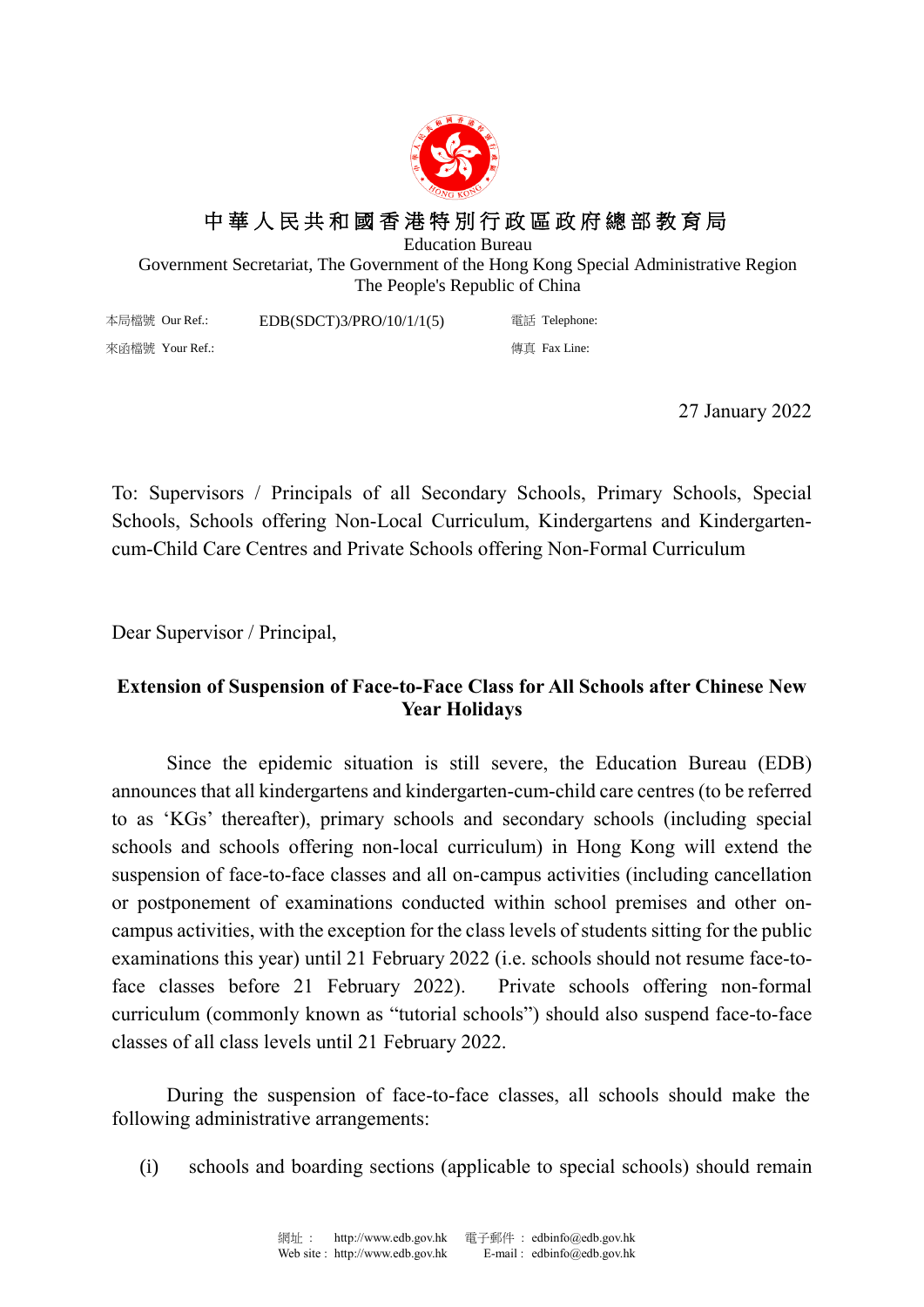open to look after students who have to go back to schools because of the lack of carers at home (not applicable to private schools offering non-formal curriculum), and schools should maintain adequate social distances amongst students and ensure the environmental hygiene of the school campuses. Schools should arrange staff to be on duty to handle school affairs and answer parents' enquiries;

- (ii) with stringent anti-epidemic measures put in place, schools can arrange secondary six students to return to schools for essential learning and assessment activities (for example, school based assessment and mock examinations, etc.) for no more than half a day. This arrangement also applies to the level of students of schools offering non-local curriculum and sitting for public examinations this year. For other class levels, schools should cancel or postpone the on-campus examinations and other activities held in school premises;
- (iii) during the above learning and assessment activities, schools should ensure that indoor spaces are well ventilated, and open windows and doors as far as possible to increase the fresh air supply;
- (iv) during the period of suspension of face-to-face classes, schools should flexibly deploy various teaching modes and provide respective support to sustain students' learning at home. For details, see the following website [\(https://www.edb.gov.hk/en/edu-system/primary-secondary/applicable-to](https://www.edb.gov.hk/en/edu-system/primary-secondary/applicable-to-primary-secondary/it-in-edu/flipped.html)[primary-secondary/it-in-edu/flipped.html\)](https://www.edb.gov.hk/en/edu-system/primary-secondary/applicable-to-primary-secondary/it-in-edu/flipped.html);
- (v) KGs should refrain children from prolonged use of digital screen gadgets. They should also remind children to take appropriate rest for their eyes when using these gadgets. In principle, e-learning in the form of real-time online teaching is not suitable for KGs. That said, KGs can adopt other modes to facilitate children to continue learning at home and help them sustain their curiosity and motivation for learning;
- (vi) schools should, in accordance with individual circumstances, activate the established school-based contingency plans (refer to EDBC No. 9/2015 for details), adopt contingency measures and make respective arrangements (including adjustments to activities inside and outside schools, school bus services, etc.) during suspension of face-to-face classes, and should keep close contact with the parents, etc.; and
- (vii) if teachers, school staff or students are feeling unwell (even the symptoms are very mild), they must not return to school and should seek medical advice promptly so as to receive appropriate diagnoses and treatments.

Schools should remind parents to take epidemic preventive measures and pay close attention to the health conditions of their children. Students should avoid going